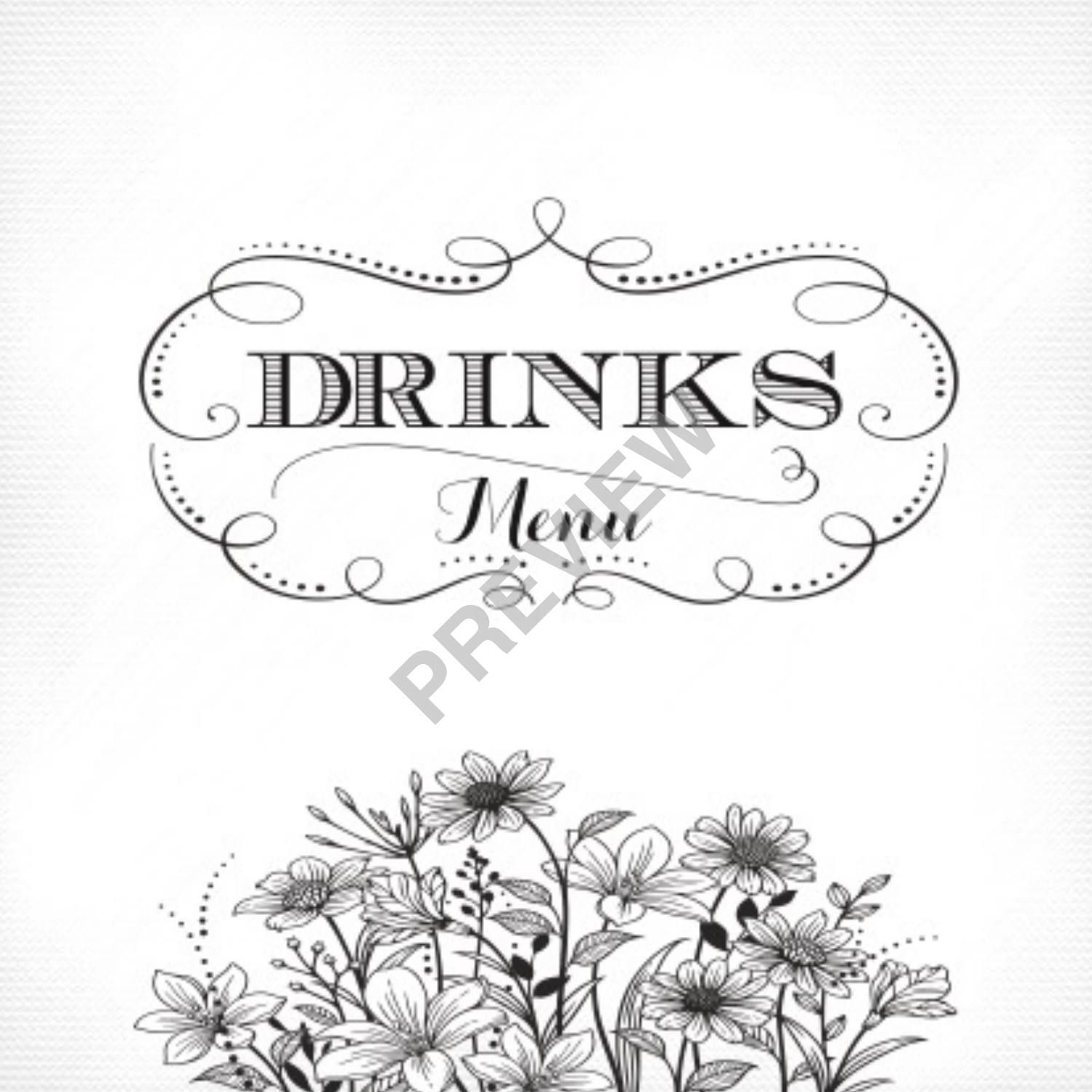# WHITE WINE

| Taste        |                                                                                                                                                                                                                                                                                 | 175ml             | 250 <sub>ml</sub> | <b>Bottle</b>      |
|--------------|---------------------------------------------------------------------------------------------------------------------------------------------------------------------------------------------------------------------------------------------------------------------------------|-------------------|-------------------|--------------------|
|              |                                                                                                                                                                                                                                                                                 |                   |                   |                    |
| 1            | MORAJO PINOT GRIGIO, DOC VENEZIE<br>A clean, fresh and youthful wine with fresh ripe yellow plum and an almost a floral note on the nose, following through<br>onto the palate                                                                                                  |                   |                   | £6.50 £7.25 £20.00 |
| 1            | <b>CANFORRALES VERDEJO</b>                                                                                                                                                                                                                                                      |                   |                   | £21.00             |
|              | Pale lime in colour. Clean as a whistle with an attractive youthful nose displaying pear and melon aromas.                                                                                                                                                                      |                   |                   |                    |
| $\mathbf{2}$ | FRANSCHHOEK CELLAR STATUE DE FEMME SAUVIGNON BLANC                                                                                                                                                                                                                              |                   |                   | £6.50 £7.25 £20.00 |
|              | Expressive tropical aromas and a hint of green peppers open up to attractive Cape gooseberry, grapefruit and pineapple<br>fruit flavours balanced by a lively but gentle acidity                                                                                                |                   |                   |                    |
| 1            | BOX OF BUDGIES SAUVIGNON BLANC, MARLBOROUGH                                                                                                                                                                                                                                     |                   |                   | £8,50 £9.25 £26.00 |
|              | A youthful aroma of fruit and herbs is followed by a palate that is light and lively.                                                                                                                                                                                           |                   |                   |                    |
| 1            | <b>SOLANDER CHARDONNAY</b>                                                                                                                                                                                                                                                      |                   |                   | £6.50 £7.25 £20.00 |
|              | Light straw in colour, displays an enticing nose of peach, citrus and lemon aromas. The tropical fruit flavours and luscious<br>mouth feel mid-palate complement each other to deliver a deliciously rounded wine with a crisp and clean finish,<br>balanced nicely by acidity. |                   |                   |                    |
|              | RED WINE                                                                                                                                                                                                                                                                        |                   |                   |                    |
| Taste        |                                                                                                                                                                                                                                                                                 | 175 <sub>ml</sub> | 250 <sub>ml</sub> | <b>Bottle</b>      |
| €            | ALTA VISTA 'VIVE' MALBEC                                                                                                                                                                                                                                                        |                   |                   | £7.25 £8.25 £21.00 |
|              | This Malbec has intense red fruit aromas, specially plums, with hints of vanilla and a subtle trace of coffee.                                                                                                                                                                  |                   |                   |                    |
| $\mathbb{C}$ | FINCA DE ORO RIOJA                                                                                                                                                                                                                                                              |                   |                   | £26.00             |
|              | A surprisingly refined and complex mid bodied red wine, showing dark fruit, spice and oak aromas.                                                                                                                                                                               |                   |                   |                    |
| €            | <b>SOLANDER SHIRAZ</b>                                                                                                                                                                                                                                                          |                   |                   | £6.50 £7.25 £20.00 |
|              | Soft and fruity with spicy dark berry fruit flavours                                                                                                                                                                                                                            |                   |                   |                    |
| 1            | DESIRE LUSH & ZIN PRIMITIVO PUGLIA IGT                                                                                                                                                                                                                                          |                   |                   | £28.00             |
|              | A wine with a deep ruby red color; a warm nose that reveals intense aromas of plums, red fruit, spicy notes, vanilla,<br>coffee and cocoa. On the palate, it is warm and round, full body and tannins are soft and velvety.                                                     |                   |                   |                    |
| в            | CARTA23 MERLOT                                                                                                                                                                                                                                                                  |                   |                   | £6.50 £7.25 £20.00 |

Smooth and juicy with classic dark plummy Merlot fruit.

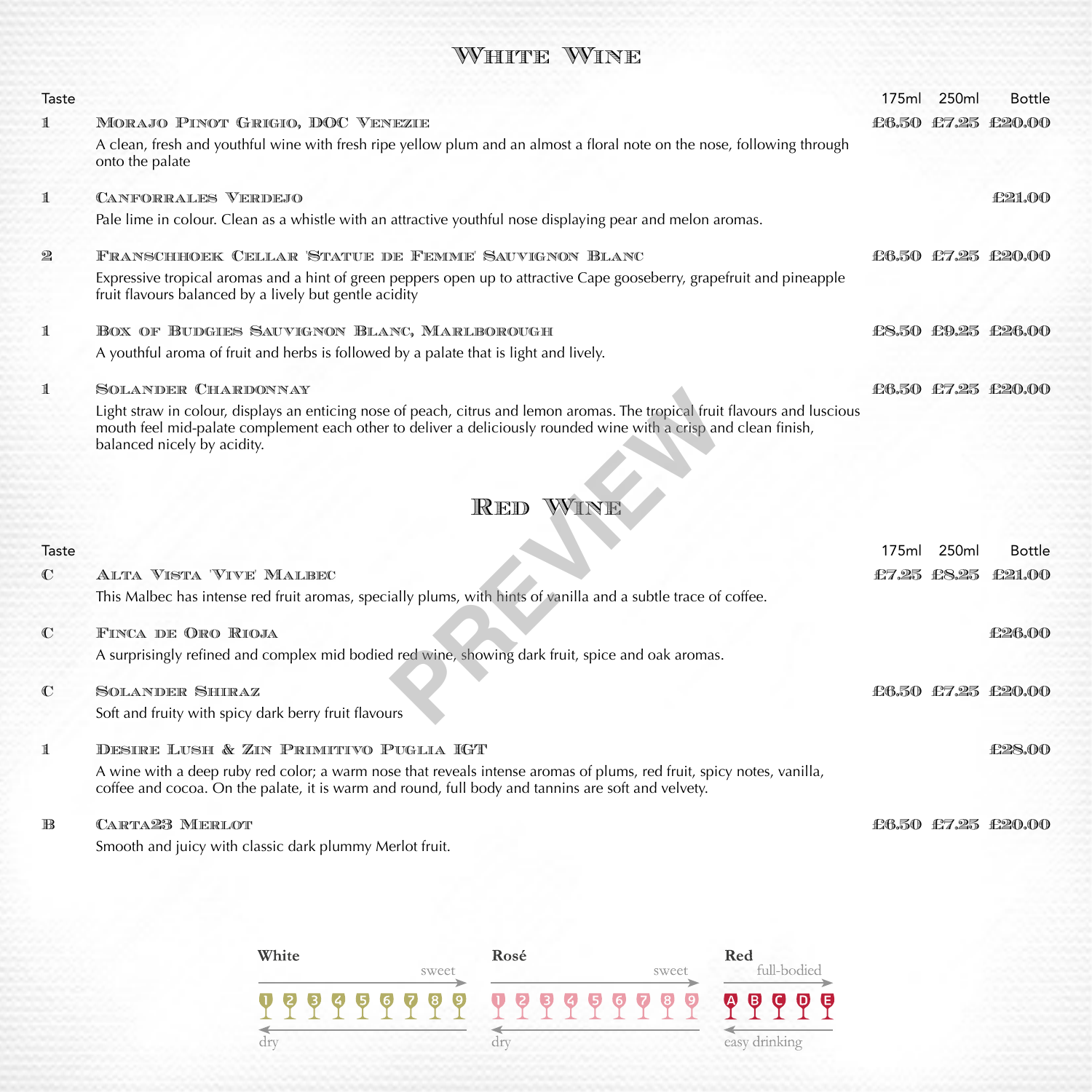# Rosé Wine

| <b>Bottle</b>      |
|--------------------|
| £6.50 £7.25 £20.00 |
|                    |
| £6.50 £7.25 £20.00 |
|                    |
|                    |

## Sparkling Wine

| Taste        |                                                                                                                 | 125ml | <b>Bottle</b> |
|--------------|-----------------------------------------------------------------------------------------------------------------|-------|---------------|
|              | VIGNANA PROSECCO                                                                                                |       | £6.75 £28.00  |
|              | Prosecco is a deliciously dry sparkling wine with crisp acidity, low sugar, with plenty of fruit and character. |       |               |
| $\mathbf{4}$ | VIGNANA PROSECCO ROSE                                                                                           |       | £29.00        |
|              | Pale rose pink in colour. Delicate on the nose with a hint of red fruit. Medium-dry and juicy on the palate.    |       |               |

# CHAMPAGNE

| $\mathbf{4}$ | VIGNANA PROSECCO ROSE                                                                                                                                   | £29.00        |
|--------------|---------------------------------------------------------------------------------------------------------------------------------------------------------|---------------|
|              | Pale rose pink in colour. Delicate on the nose with a hint of red fruit. Medium-dry and juicy on the palate.                                            |               |
|              |                                                                                                                                                         |               |
|              | CHAMPAGNE                                                                                                                                               |               |
|              |                                                                                                                                                         |               |
| Taste        |                                                                                                                                                         | <b>Bottle</b> |
|              | LAURENT PERRIER BRUT                                                                                                                                    | £80.00        |
|              | A lighter house style; fresh and elegant. Subtle citrus, toast and spice are perfectly balanced in a structured Champagne, ideal to enjoy with<br>food. |               |
| 1            | <b>LAURENT PERRIER CUVEÉ ROSÉ</b>                                                                                                                       | £95.00        |
|              | Elegant and fresh with red fruit character and rounded finish.                                                                                          |               |
|              |                                                                                                                                                         |               |
|              |                                                                                                                                                         |               |
|              | Quero e un Quebardo Maluerio                                                                                                                            |               |

## Single Serve Wine

2 Freixenet 0% sparkling A crisp and sherbety fizz .that is medium sweet with a balanced freshness

#### 125ml serves are available on wines served by the glass.



Taste and the state Bottle Bottle and the state of the state and the state Bottle Bottle Bottle Bottle Bottle £3.85